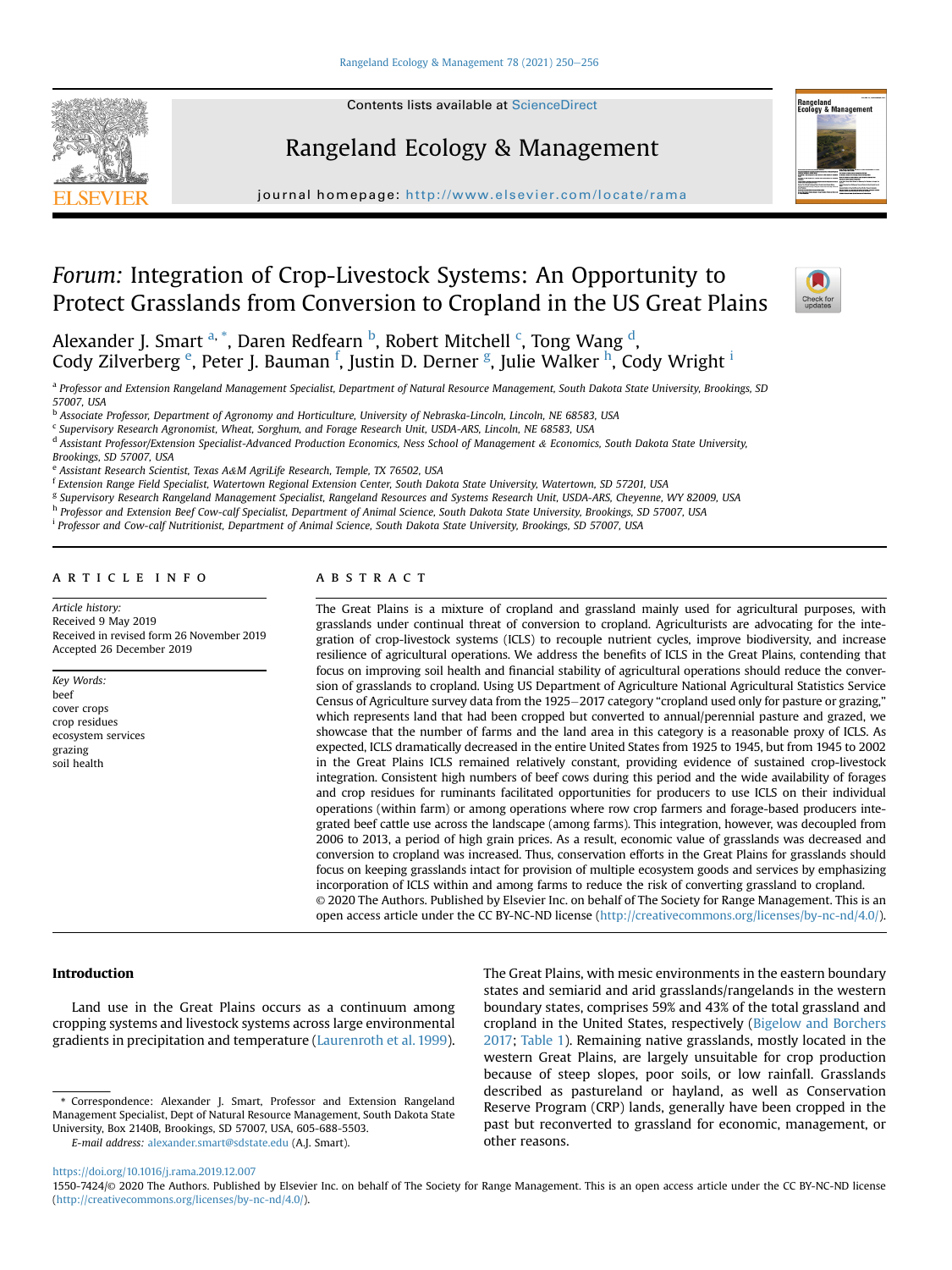## <span id="page-1-0"></span>Table 1

Total area in grassland (pasture and range) and cropland by region and state in the Great Plains and the percentage of each state's area in grassland and cropland ([Bigelow and](#page-5-0) [Borchers 2017](#page-5-0)).

| Region and state <sup>1</sup> | Grassland            | Cropland      | Grassland | Cropland |
|-------------------------------|----------------------|---------------|-----------|----------|
|                               | Hectares $---------$ |               |           |          |
| Northern Plains               |                      |               |           |          |
| Montana                       | 19 282 996           | 6722672       | 51.1      | 17.8     |
| North Dakota                  | 5 399 190            | 10 980 162    | 30.2      | 61.4     |
| South Dakota                  | 10 110 121           | 7836032       | 51.5      | 39.9     |
| Wyoming                       | 18 658 300           | 804 049       | 74.2      | 3.2      |
| Central Plains                |                      |               |           |          |
| Colorado                      | 12 847 773           | 4 3 1 9 0 2 8 | 47.8      | 16.1     |
| Kansas                        | 7 198 785            | 11 575 709    | 34.0      | 54.7     |
| Nebraska                      | 9 585 830            | 8 849 393     | 48.2      | 44.5     |
| Southern Plains               |                      |               |           |          |
| New Mexico                    | 22 001 619           | 788 664       | 70.0      | 2.5      |
| Oklahoma                      | 7 998 381            | 4 570 445     | 45.0      | 25.7     |
| Texas                         | 42 349 393           | 11 827 935    | 62.6      | 17.5     |
| Great Plains <sup>1</sup>     | 155 432 389          | 68 274 089    | 58.6      | 43.0     |
| US Total <sup>2</sup>         | 265 378 543          | 158 693 927   | 29.0      | 17.3     |

<span id="page-1-1"></span> $1$  Grassland or cropland within the Great Plains, as a percent of total grassland and cropland in the United States.

<span id="page-1-2"></span><sup>2</sup> Percent of US land area in grassland and cropland.

The vast majority of Great Plains agricultural lands are managed by private owners. Even though these lands provide numerous ecosystem goods and services to society, the lack of established ecosystem service markets fails to compensate producers for these services. Thus, land use decision making by these private land owners is primarily based on economic considerations. For example, crop prices had the greatest impact on producers' land use decisions during the 2006-2015 period in the northern Great Plains (North Dakota and South Dakota), with wildlife habitat loss the lowest consideration ([Wang et al. 2017\)](#page-6-1).

As a result of high crop prices during 2006–2015 [\(USDA-NASS](#page-6-2) [2019c\)](#page-6-2), an estimated 2.3 million ha of grassland were converted to cropland, with a majority of this conversion in the Northern Great Plains ([Wright and Wimberly 2013; Johnston 2014; Lark et al. 2015;](#page-6-3) [Reitsma et al. 2015; Wright et al. 2017\)](#page-6-3). Improvements in agricultural land drainage via tilling, especially in the eastern portions of the Northern Great Plains, also facilitated this cropland expansion ([USDA-NASS 2012; Johnston 2013; Yang et al. 2017](#page-6-4)). In addition, rapid advancements in agricultural technologies such as larger and more versatile equipment, crop genetics, agrochemicals, and changes in governmental policy to mandate renewable fuel production accelerated grassland conversion to cropland [\(Wright et al.](#page-6-5) [2017](#page-6-5)). A net decrease in CRP lands of 5.3 million ha occurred from 2007 to 2016, with the majority of these lands located in Colorado, Montana, North Dakota, and South Dakota [\(USDA-FSA 2019](#page-6-6)).

Conversion of grassland to cropland induces changes to ecosystem function and nutrient cycling such as increasing both wind and water erosion [\(Turner et al. 2017](#page-6-7)), reducing soil organic matter [\(Liebig et al. 2009\)](#page-6-8), and soil carbon [\(DuPont et al. 2010\)](#page-5-1). Increases in nutrients, due to inputs of nitrogen and phosphorus, often result in eutrophication of waters by point and nonpoint pollution ([Schilling et al. 2008; Turner et al. 2018\)](#page-6-9). Thus, many water bodies are thereby defined as "impaired" according to Section 303(d) of the Clean Water Act ([SDDENR 2018; ND Department](#page-6-10) [of Health 2019](#page-6-10)). Negative effects of converting grasslands to croplands are also manifest in fragmented grasslands in the Great Plains endangered numerous wildlife species with obligate birds experiencing steady declines [\(Brennan and Kuvlesky 2005](#page-5-2)). Sixty-four migratory and nonmigratory bird species listed as conservation concerns [\(USFWS 2008\)](#page-6-11) and populations of other grassland obligate and semiobligate vertebrate or invertebrate species are also threatened by grassland losses ([USFWS 2019\)](#page-6-12). Remaining native grasslands (see [Bauman et al. 2016\)](#page-5-3) exist mostly on marginal lands but provide unique habitat for wildlife that planted grasslands cannot ([Bakker and Higgins 2009\)](#page-5-4).

We use US Department of Agriculture (USDA) National Agricultural Statistics Service (NASS) Census of Agriculture survey data  $(1925-2017)$  to determine trends of ICLS in the United States and different regions (Northern, Central, and Southern) of the Great Plains. We then review different forms of ICLS. At its core, ICLS involves livestock grazing on cropland for part of the time, mostly after grain harvest in the Northern Great Plains ([Kumar et al. 2019\)](#page-5-5), and before wheat harvest in the Central and Southern Great Plains ([Epplin et al. 2001](#page-5-6)). Here livestock graze on grassland before or after using cropland for grazing, which implies both cropland and grassland are required to implement ICLS. We also discuss numerous ICLS expansion opportunities in the Great Plains, as a resurgence in ICLS will create more opportunities to preserve grassland to support livestock when they are not grazing cropland.

## Proxy Variable for ICLS Land Practice in the United States

To quantify the change of ICLS over the past century, we used "cropland used only for pasture or grazing" from the USDA-NASS Census of Agriculture surveys  $(1925-2017)$  as a proxy variable ([USDA-NASS 1945, 1969, 1982, 1992, 1997, 2002, 2007, 2012,](#page-6-13) [2019a\)](#page-6-13). Cropland used only for pasture or grazing represents land that is suitable for crop production, which could have been used previously as cropland and can be easily converted into cropland, but was used by producers as annual or perennial pasture for grazing purposes. We recognize that ICLS can occur in other common forms including crop residue grazing, cover crop grazing, feeding crop residues, and nonharvested crop grazing [\(Kumar](#page-5-5) [et al. 2019\)](#page-5-5), so this variable alone underestimates the total number of ha used for ICLS practice. However, since other forms of ICLS ha are either not included in the census data or have a short tracking history  $(< 5$  yr for the interval period of the NASS surveys), the "cropland used only for pasture or grazing" variable is a good proxy variable that demonstrates trends in ICLS ha over the past century.

Our chosen proxy variable for ICLS, "cropland only for pasture or grazing," also provides a good indicator of the overall grassland area change. For example, between 2002 and 2012, this proxy variable showed a sharp decrease of 60% in North Dakota and South Dakota, which was the largest decline since 1945 (data not shown). Meanwhile, decline in grassland ha has also been observed in this region ([Wright and Wimberly 2013; Johnston 2014; Lark et al.](#page-6-3) [2015; Reitsma et al. 2015](#page-6-3)). This declining trend in ICLS proxy has been curtailed since the 2012 census, a period in which grassland decline has also stabilized in both states [\(Wang et al. 2018\)](#page-6-14). Such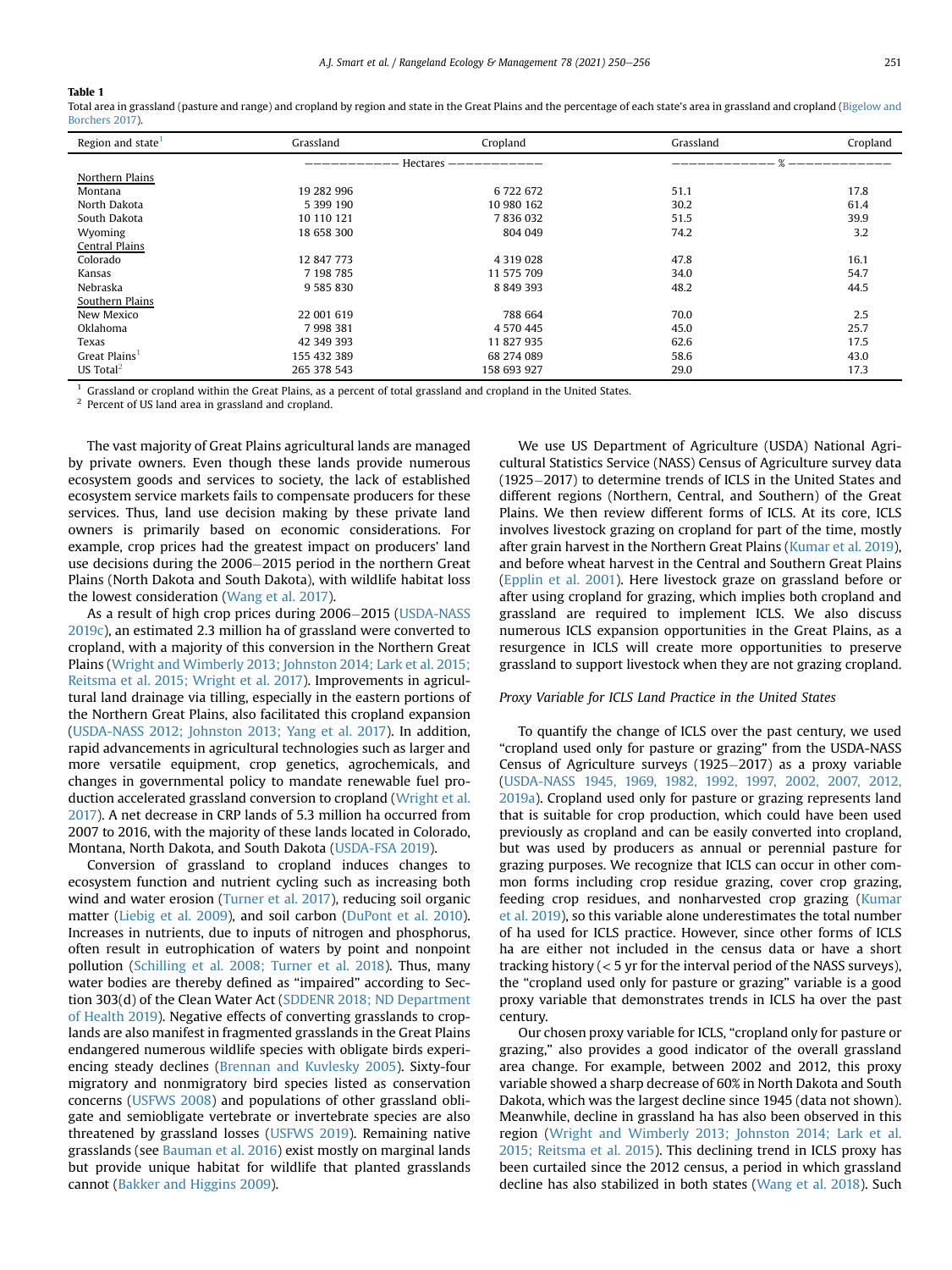<span id="page-2-0"></span>

Figure 1. Cropland used only for pasture or grazing in the a, United States and b, Corn Belt (IA, IL, IN, OH) from 1925 to 2017 [\(USDA-NASS 1945, 1969, 1982, 1987, 1992, 1997, 2002,](#page-6-13) [2007, 2012, 2019a\)](#page-6-13).

trends indicate that grassland is a necessary part for ICLS; when ICLS is not practiced, there is little incentive to preserve grassland.

#### Historic ICLS Snapshot

In 2017, the number of farms and land area using "cropland only for pasture or grazing" in the United States decreased by 95% and 89%, respectively, since 1925 ([Fig. 1](#page-2-0)a). The steep decline from 1925 to 1950 has been attributed to the mechanization of farm equipment and decline in draft animal usage [\(Vogel 1996\)](#page-6-15). An estimated 32 million ha of pasture were released for other land uses during this time (see [Fig. 1a](#page-2-0)). In the Corn Belt, this decline was greater with only 3% of farms reporting "cropland used only for pasture and grazing" ha since 1925 (see [Fig. 1b](#page-2-0)). A reduction in the number of farms and land area using this practice occurred across the Northern, Central, and Southern Great Plains ([Fig. 2\)](#page-3-0). Decoupling of ICLS occurred after World War II with rapidly increased agricultural specialization due to governmental policy, low-cost fossil fuels, and technological advances in machinery, storage, distribution, synthetic fertilizers, pesticides, transgenic crops, global marketing, and confined animal husbandry ([Russelle et al. 2007;](#page-6-16) [Sulc and Tracy 2007; Hendrickson et al. 2008; Hilimire 2011;](#page-6-16) [Bonaudo et al. 2014; Lemaire et al. 2014; Sulc and Franzluebbers](#page-6-16) [2014; Martin et al. 2016\)](#page-6-16). Comparing 2002 with 1925, the reduction in the number of farms was  $72-80%$  in the Northern and Central Plains but only 13% in the Southern Plains, with similar trends in land area using "cropland only for pasture and grazing" as  $40-65%$ reductions in the Northern and Central Plains but only 18% in the Southern Plains (see [Fig. 2](#page-3-0)). These reductions are attributed to agriculture becoming increasingly segmented, with producers specializing in one or few crops ([Meehan et al. 2011\)](#page-6-17). Cropland area devoted to small grains, sunflowers, and flaxseed has decreased by over 50% since 1980 to grow row crops (corn, soybeans) over the same period ([USDA-NASS 1945, 1969, 1982, 1987, 1992, 1997, 2002,](#page-6-13) [2007, 2012\)](#page-6-13).

Along the eastern portion of the Great Plains (North Dakota, South Dakota, Nebraska, Kansas, Oklahoma, and Texas), a large percentage of the total land area in the western side of each state remains in grassland with lower amounts remaining in grassland in the central and eastern portions of each state. Thus, when crop prices increased from 2006 to 2013 [\(USDA-NASS 2019c\)](#page-6-2), there were additional decreases in the number of farms and land area in "cropland used only for pasture or grazing" from 2002 to 2017 (see [Fig. 2](#page-3-0)). The national trend followed this similar decline (see [Fig. 1a](#page-2-0)). In the Corn Belt, during this same period, the decline was less steep (compared with total area in cropland; data not shown) because the practice of using cropland only for pasture or grazing was already quite low (see [Fig. 1b](#page-2-0)).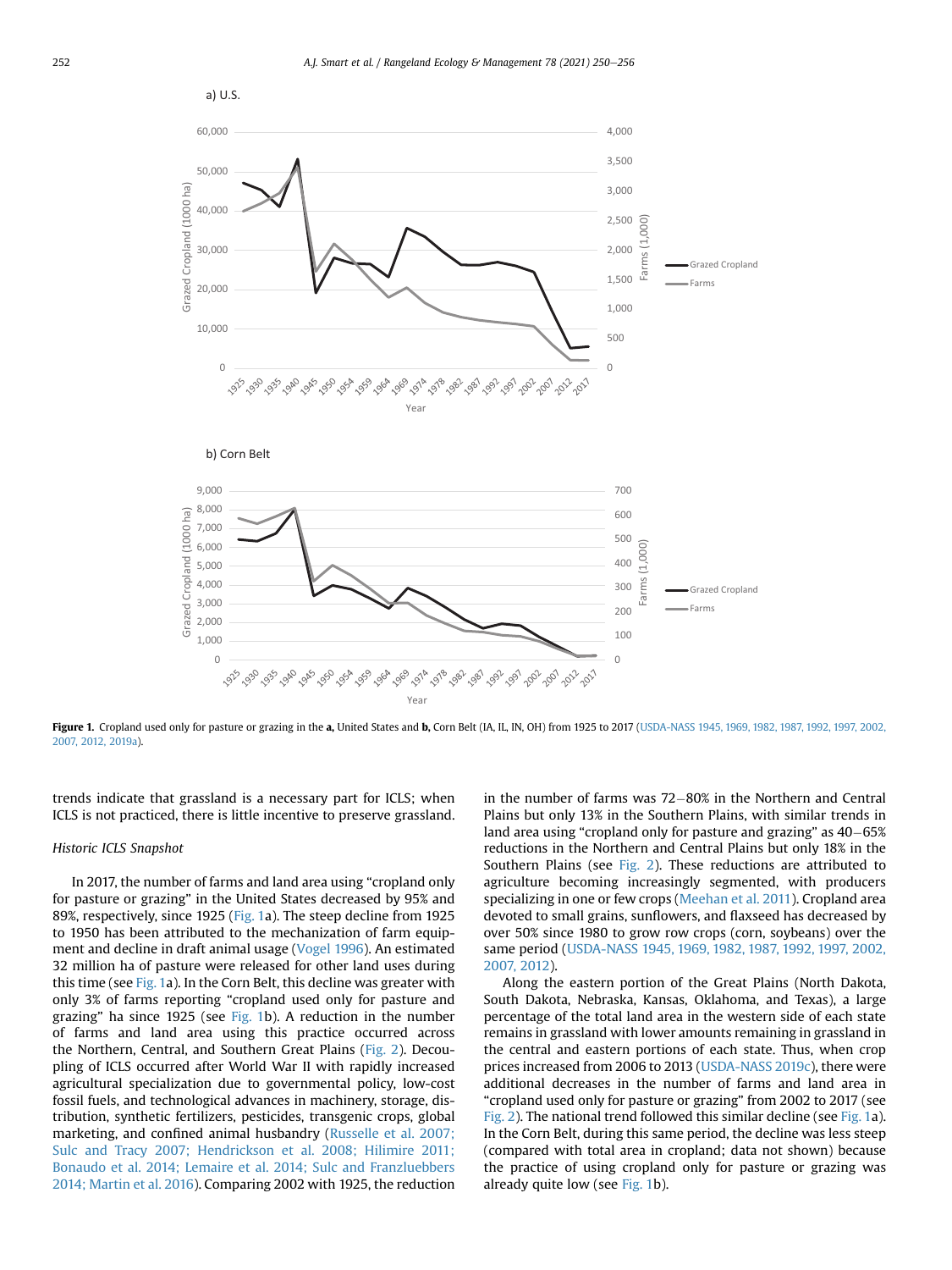<span id="page-3-0"></span>

Figure 2. Cropland used only for pasture or grazing in the a, northern (MT, ND, SD, WY), b, central (CO, KS, NE), and c, southern (NM, OK, TX) Great Plains from 1925 to 2012 ([USDA-](#page-6-13)[NASS 1945, 1969, 1982, 1987, 1992, 1997, 2002, 2007, 2012, 2019a](#page-6-13)).

# ICLS as a Feasible and Economically Viable Practice in the Great Plains

In the Great Plains, the mixture of cropland and grassland in conjunction with a highly variable climate is well suited for beef production, which is evidenced by high beef cattle numbers ([Fig. 3\)](#page-4-0) and the relatively recent high number of farms using the practice of "cropland only for pasture or grazing" (see [Fig. 2](#page-3-0)). This region has traditionally practiced ICLS with the dual use of grazing/grain production or grazing out of wheat in Kansas, Oklahoma, and Texas ([Epplin et al. 2001\)](#page-5-6) and cornstalk grazing in the western Corn Belt states of Nebraska, South Dakota, and North Dakota (see [Schmer](#page-6-18) [et al. 2017; Redfearn et al. 2019\)](#page-6-18). Therefore, opportunity exists to reverse the previous declines and increase ICLS usage, which may prevent or slow down grassland conversion to cropland.

A recent resurgence in holistic and regenerative approaches to whole-systems agriculture uses the foundation of soil health, with ICLS serving one of the essential principles to increase soil fertility, water infiltration, soil water availability and storage, and nutrient cycling ([Lemaire et al. 2014; Derner et al. 2018; Fuhrer](#page-6-19) [2019](#page-6-19)). ICLS allows producers a strategy to reduce economic risks associated with producing a single commodity and typically increases enterprise net return compared with either grain-only or forage-only systems ([Epplin et al. 2001\)](#page-5-6). Grassland is also a necessity for ICLS practices since cattle need to be relocated to grassland when the cropland-grazing period is over. In the face of market price fluctuations, it is in the best interest of producers to maintain both crop and livestock enterprises, as diversification helps producers maintain a more stable income ([Joshi et al. 2019](#page-5-7)).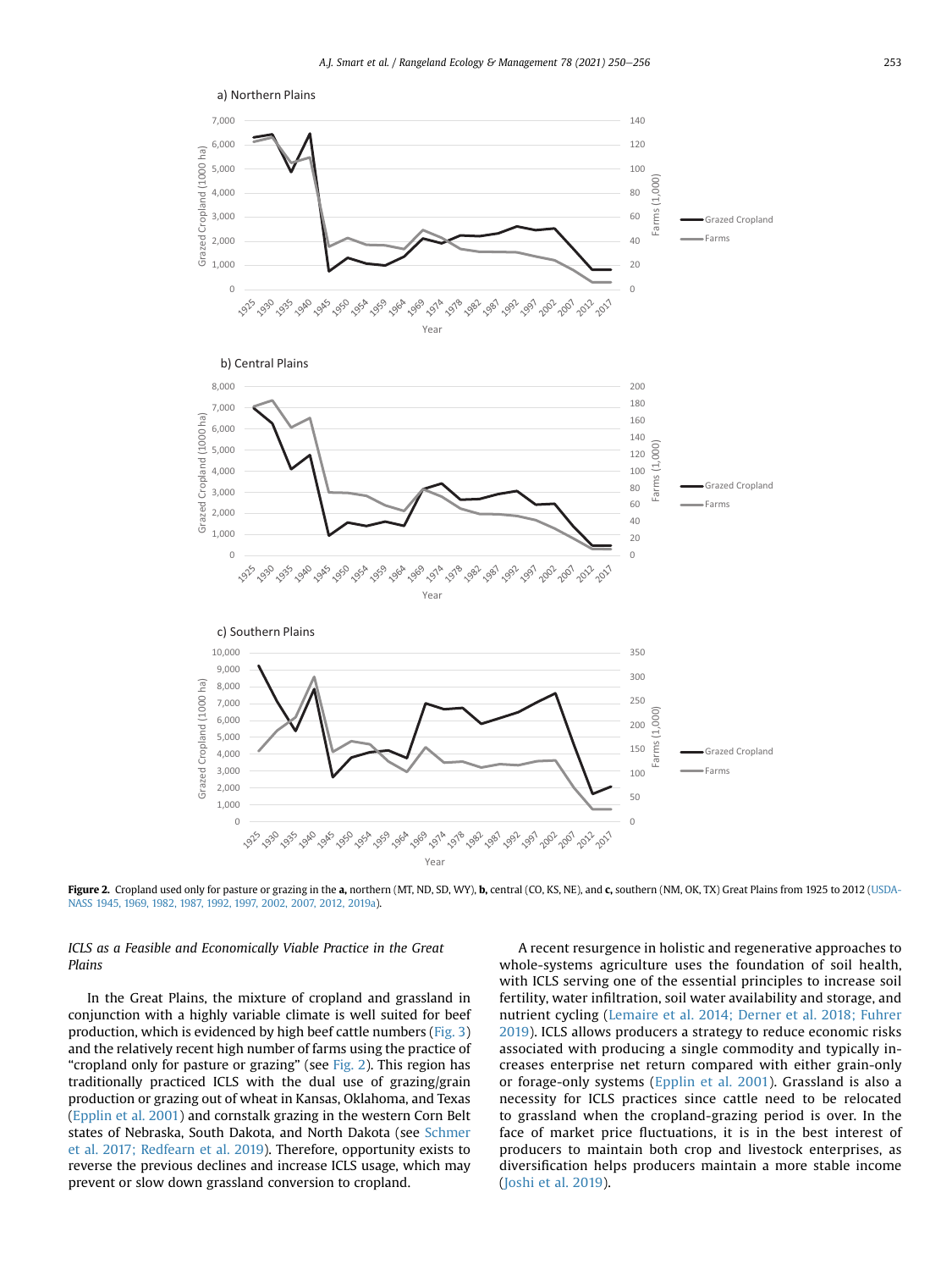<span id="page-4-0"></span>

Figure 3. Number of beef cows inventoried on 1 January in the a, northern, b, central, and c, southern Great Plains regions from 1920 to 2018 ([USDA-NASS 2019b\)](#page-6-23).

Producers using ICLS practices can also reduce feed costs by extending the grazing season using crop residues and cover crops ([Russelle et al. 2007; USDA-SARE 2017; Redfearn et al. 2019; Tobin](#page-6-16) [et al. 2020](#page-6-16)) and further increase soil carbon, improve nutrient cycling, and reduce purchased fertilizer inputs [\(Hilimire 2011;](#page-5-8) [Lemaire et al. 2014; Sulc and Franzluebbers 2014](#page-5-8)). ICLS practices within farms provide opportunities to diversify operations, spread economic risk, and increase cash flow for producers by taking advantage of cyclical markets of livestock and crops ([Russelle et al.](#page-6-16) [2007\)](#page-6-16). Crop farmers who do not own livestock can also take advantage of the across-farm ICLS utilization scenario to achieve soil health benefits and diversify their income stream.

## Opportunities for ICLS Expansion in the US Great Plains

Integrated crop-livestock systems have been advocated for the past 2 decades to increase farm profitability and reduce financial risk with changing climate and fluctuating markets ([Powell et al.](#page-6-20) [2004; Hendrickson et al. 2008; Bell and Moore 2012; Bonaudo et al.](#page-6-20) [2014; Martin et al. 2016\)](#page-6-20). Grassland values increase when more farmers adopt ICLS ([Sanderson et al. 2012; Bonaudo et al. 2014;](#page-6-21) [Franzluebbers et al. 2014; Lemaire et al. 2014; Martin et al. 2016\)](#page-6-21), suggesting that private landowners can receive value for protecting remaining grasslands and possibly returning marginal croplands back to grassland.

There are many feasible ICLS expansion opportunities in the US Great Plains. One form of ICLS that has potential for expansion across the Great Plains is the grazing of crop residue by livestock. For example, about 50% of the corn residue hectares are grazed in Nebraska [\(Redfearn et al. 2019\)](#page-6-22). Extending this ICLS example to Kansas, North Dakota, and South Dakota, where only about 20% of the available corn residue hectares are currently grazed [\(Redfearn](#page-6-22) [et al. 2019\)](#page-6-22), offers potential to producers in these states to adopt ICLS on more crop hectares. Cover crops, which were planted on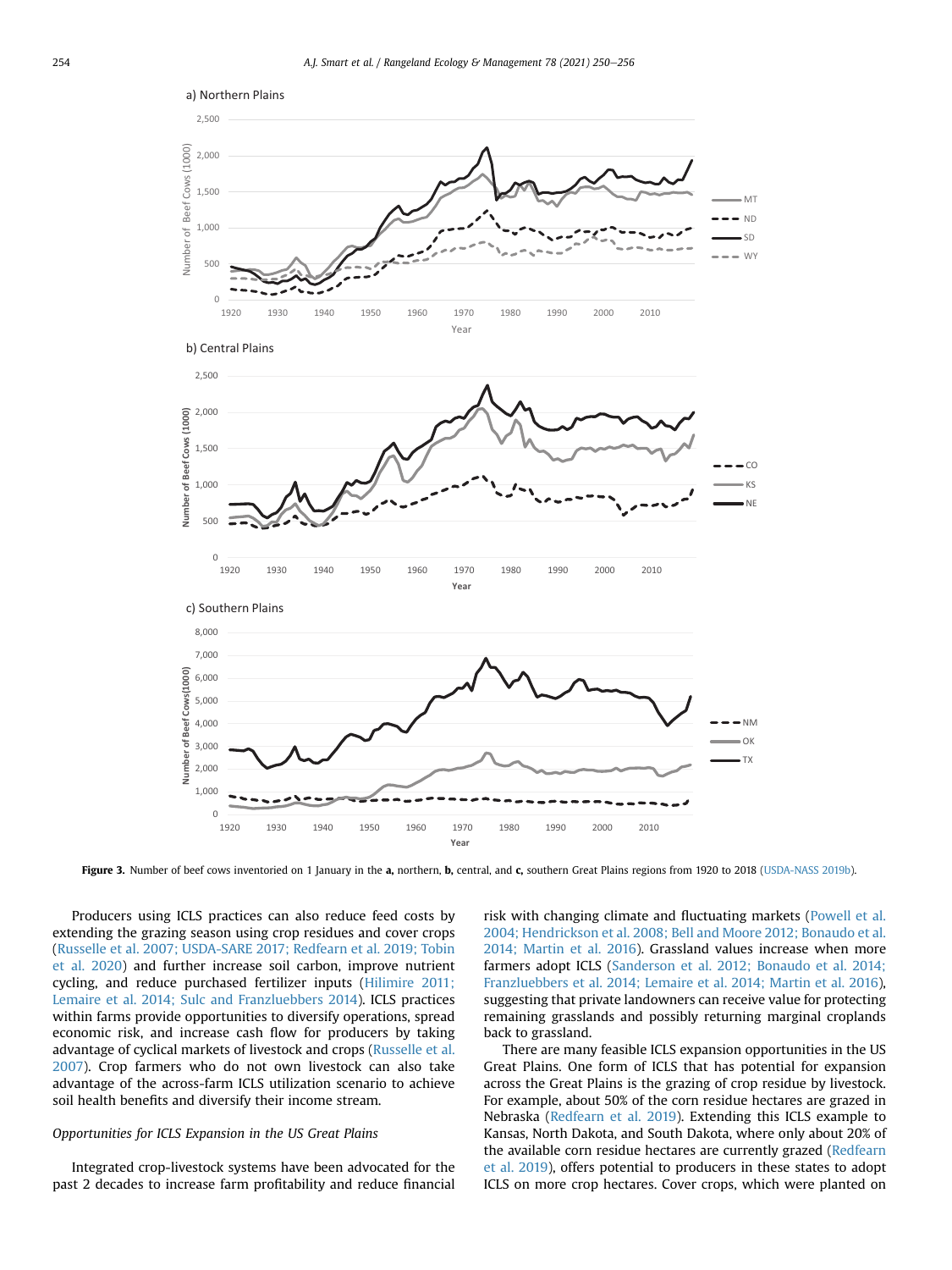only 2% of the northern Great Plains hectares in 2010-2011 ([Wade](#page-6-24) [et al. 2015](#page-6-24)) and increased by nearly 50% for the United States between 2012 and 2017 ([LaRose and Myers 2019](#page-6-25)), offer another opportunity to expand ICLS ([USDA-SARE 2017](#page-6-26)). Another opportunity for incorporating ICLS is to convert marginal croplands to perennial forages [\(Mitchell et al. 2005\)](#page-6-27) for livestock grazing.

ICLS has been extensively used in the winter wheat-growing region of the Central and Southern Great Plains. Here, wheat pasture is managed as either "grazed out" with livestock remaining on the pasture throughout spring or as "dual purpose" by removing cattle early to enable grain production. Producers employing this ICLS do need to plant wheat earlier compared with wheat for grain production, to provide earlier forage with earlier planting typically reducing expected grain yield ([Hossain et al. 2003](#page-5-9)). Livestock grazing management is needed to prevent overgrazing, which can increase winterkill of wheat and lower grain production [\(Edwards](#page-5-10) [et al. 2011](#page-5-10)).

ICLS expansion opportunities are not limited to the within-farm adoption—there are plenty across-farm ICLS implementation opportunities as well. Livestock producers who own pasture but do not have cropland can rent the rights to graze crop residues and/or cover crops. Producers in mixed crop-livestock systems can graze crop biomass and residues to augment forage availability from pastures ([Haigh et al. 2019](#page-5-11)). Web-based systems designed to enhance the cooperation among farmers are available in many states. For example, the South Dakota Soil Health Coalition maintains the South Dakota Grazing Exchange at [https://](https://sdgrazingexchange.com) [sdgrazingexchange.com](https://sdgrazingexchange.com). North Dakota State University maintains FeedList [\(https://www.ag.ndsu.edu/feedlist\)](https://www.ag.ndsu.edu/feedlist), a website to connect producers with cover crops, pasture, and crop residues with those who have livestock. Minnesota Department of Agriculture maintains the Cropland Grazing Exchange ([http://www2.mda.](http://www2.mda.state.mn.us/webapp/GrazingExchange/MDAHome.html) [state.mn.us/webapp/GrazingExchange/MDAHome.html\)](http://www2.mda.state.mn.us/webapp/GrazingExchange/MDAHome.html) to match livestock farmers with crop farmers. University of Nebraska Lincoln maintains the Crop Residue Exchange website [https://](https://cropresidueexchange.unl.edu/) [cropresidueexchange.unl.edu/](https://cropresidueexchange.unl.edu/)for crop producers to help make better use of crop residues and develop beneficial grazing agreements with livestock producers. These websites allow the users to create online profiles, much like a social media account, to display their crop-livestock needs. These exchanges have received high use during drought.

#### Challenges of Implementing ICLS in the Great Plains

Currently, ICLS is mainly restricted to within-farm adoption, which means livestock and cropland being grazed are within the same operation [\(Wang et al. 2019\)](#page-6-28). Across-farm ICLS integration, such as livestock grazing on another owner's cropland, is lacking. Coordination and promoting efforts to integrate ICLS across farms could be done by university extension personnel to introduce the benefits of across-farm ICLS adoption and create opportunities for farmers who do not own cropland and livestock at the same time.

A primary challenge to incorporating ICLS across farms is the lack of fencing on cropland [\(Wang et al. 2019](#page-6-28)). Creative arrangements among local land owners with the use of temporary fence could be used to overcome this challenge. A secondary challenge is soil compaction on cropland being grazed by livestock [\(Wang et al.](#page-6-28) [2019\)](#page-6-28). Here, extension personnel can provide recommendations based on soil type and soil moisture conditions to alleviate this challenge.

## Implications

Grasslands provide numerous ecosystem goods and services that benefit society, such as provisioning (e.g., forage for livestock production), supporting (e.g., habitat for wildlife, water cycling, carbon sequestration), regulating (e.g., water purification and storage), and cultural (e.g., open space for aesthetic value and outdoor recreation) ([Millennium Ecosystem Assessment 2005\)](#page-6-29). Disconnecting livestock grazing from farming systems in the Great Plains puts grasslands at greater risk for conversion to cropland, especially in the transition zones where historical grassland-tocropland-to-grassland conversion cycles occur. Recoupling livestock and cropping systems into ICLS increases the economic value of grasslands and reduces the risk of conversion to cropland. ICLS adoption within farms is common, but substantial opportunities exist among farms. Despite logistical and infrastructure challenges, university extension personnel can facilitate and coordinate acrossfarm ICLS adoption. These efforts and interdisciplinary and transdisciplinary focuses on researching sustainable agricultural production, economics, and environmental benefits of ICLS can advance contemporary innovations.

## References

- <span id="page-5-4"></span>[Bakker, K.K., Higgins, K.F., 2009. Planted grasslands and native sod prairie: equivalent](http://refhub.elsevier.com/S1550-7424(19)30118-6/sref1) [habitat for grassland birds? Western North American Naturalist 69, 235](http://refhub.elsevier.com/S1550-7424(19)30118-6/sref1)
- <span id="page-5-3"></span>Bauman, P., Carlson, B., Butler, T., 2016. Quantifying undisturbed (native) lands in eastern South Dakota: 2013. Available at: [https://openprairie.sdstate.edu/data\\_](https://openprairie.sdstate.edu/data_land-easternSD/1/) [land-easternSD/1/](https://openprairie.sdstate.edu/data_land-easternSD/1/). Accessed 21 November 2019.
- [Bell, L.W., Moore, A.D., 2012. Integrated crop-livestock systems in Australian agri](http://refhub.elsevier.com/S1550-7424(19)30118-6/sref3)culture: trends, drivers, and implications. Agricultural Systems  $111$ ,  $1-12$ .
- <span id="page-5-0"></span>Bigelow, D.P., Borchers, A., 2017. Major uses of land in the United States. USDA Economic Research Service, Economic Information Bulletin No. 178, August (2017), p. 62. Available at: [https://www.ers.usda.gov/webdocs/publications/](https://www.ers.usda.gov/webdocs/publications/84880/eib-178.pdf?v=0) [84880/eib-178.pdf?v](https://www.ers.usda.gov/webdocs/publications/84880/eib-178.pdf?v=0)=[0](https://www.ers.usda.gov/webdocs/publications/84880/eib-178.pdf?v=0). Accessed 21 November 2019.
- [Bonaudo, T., Bendahan, A.B., Sabatier, R., Ryschawy, J., Bellon, S., Leger, F., Magda, D.,](http://refhub.elsevier.com/S1550-7424(19)30118-6/sref5) [Tichit, M., 2014. Agroecological principles for the redesign of integrated crop](http://refhub.elsevier.com/S1550-7424(19)30118-6/sref5)[livestock systems. European Journal of Agronomy 57, 43](http://refhub.elsevier.com/S1550-7424(19)30118-6/sref5)-[51.](http://refhub.elsevier.com/S1550-7424(19)30118-6/sref5)
- <span id="page-5-2"></span>[Brennan, L.A., Kuvlesky Jr., W.P., 2005. North American grassland birds: an](http://refhub.elsevier.com/S1550-7424(19)30118-6/sref6) unfolding conservation crisis? The Journal of Wildlife Management 69,  $1-13$ .
- [Derner, J.D., Smart, A.J., Toombs, T.P., Larsen, D., McCulley, R.L., Goodwin, J., Sims, S.,](http://refhub.elsevier.com/S1550-7424(19)30118-6/sref7) [Roche, L.M., 2018. Soil health as a transformational change agent for U.S. grazing](http://refhub.elsevier.com/S1550-7424(19)30118-6/sref7) [lands management. Rangeland Ecology](http://refhub.elsevier.com/S1550-7424(19)30118-6/sref7) & [Management 71, 403](http://refhub.elsevier.com/S1550-7424(19)30118-6/sref7)-[408.](http://refhub.elsevier.com/S1550-7424(19)30118-6/sref7)
- <span id="page-5-1"></span>[DuPont, S.T., Culman, S.W., Ferris, H., Buckley, D.H., Glover, J.D., 2010. No-tillage](http://refhub.elsevier.com/S1550-7424(19)30118-6/sref8) [conversion of harvested perennial grassland to annual cropland reduces root](http://refhub.elsevier.com/S1550-7424(19)30118-6/sref8) [biomass, decreases active carbon stocks, and impacts soil biota. Agriculture,](http://refhub.elsevier.com/S1550-7424(19)30118-6/sref8) [Ecosystems](http://refhub.elsevier.com/S1550-7424(19)30118-6/sref8) & Environment 137,  $25-32$  $25-32$ .
- <span id="page-5-10"></span>[Edwards, J., Carver, B., Horn, G., Payton, M., 2011. Impact of dual-purpose man](http://refhub.elsevier.com/S1550-7424(19)30118-6/sref9)agement on wheat grain yield. Crop Science 51,  $2181-2185$ .
- <span id="page-5-6"></span>[Epplin, F.M., Krenzer Jr., E.G., Horn, G., 2001. Net returns from dual-purpose wheat](http://refhub.elsevier.com/S1550-7424(19)30118-6/sref10)<br>[and grain-only wheat. Journal ASFMRA 8](http://refhub.elsevier.com/S1550-7424(19)30118-6/sref10)–[13](http://refhub.elsevier.com/S1550-7424(19)30118-6/sref10).
- [Franzluebbers, A.J., Lemaire, G., de Faccio Cavalho, P.C., Sulc, R.M., Dedieu, B., 2014.](http://refhub.elsevier.com/S1550-7424(19)30118-6/sref12) [Toward agricultural sustainability through integrated crop-livestock systems.](http://refhub.elsevier.com/S1550-7424(19)30118-6/sref12) [III. Social aspects. Renewable Agriculture and Food Systems 29, 192](http://refhub.elsevier.com/S1550-7424(19)30118-6/sref12)–[194.](http://refhub.elsevier.com/S1550-7424(19)30118-6/sref12)
- Fuhrer, J., 2019. 5 principles of soil health. USDA Natural Resources Conservation Service, North Dakota. Available at: [https://www.nrcs.usda.gov/wps/portal/](https://www.nrcs.usda.gov/wps/portal/nrcs/main/nd/soils/health/) [nrcs/main/nd/soils/health/](https://www.nrcs.usda.gov/wps/portal/nrcs/main/nd/soils/health/). Accessed 21 November 2019.
- <span id="page-5-11"></span>[Haigh, T.R., Schacht, W., Knutson, C.L., Smart, A.J., Volesky, J., Allen, C., Hayes, M.,](http://refhub.elsevier.com/S1550-7424(19)30118-6/sref15) [Burbach, M., 2019. Socio-ecological determinants of drought impacts and](http://refhub.elsevier.com/S1550-7424(19)30118-6/sref15) [coping strategies for ranching operations in the Great Plains. Rangeland Ecology](http://refhub.elsevier.com/S1550-7424(19)30118-6/sref15)  $&$  [Management 72, 561](http://refhub.elsevier.com/S1550-7424(19)30118-6/sref15)-[571.](http://refhub.elsevier.com/S1550-7424(19)30118-6/sref15)
- [Hendrickson, J., Sassenrath, G.F., Archer, D., Hanson, J., Halloran, J., 2008. In](http://refhub.elsevier.com/S1550-7424(19)30118-6/sref17)[teractions in the integrated US agricultural systems: the past, present and](http://refhub.elsevier.com/S1550-7424(19)30118-6/sref17) [future. Renewable Agriculture and Food Systems 23, 314](http://refhub.elsevier.com/S1550-7424(19)30118-6/sref17)-[324.](http://refhub.elsevier.com/S1550-7424(19)30118-6/sref17)
- <span id="page-5-8"></span>[Hilimire, K., 2011. Integrated crop/livestock agriculture in the United States: a re](http://refhub.elsevier.com/S1550-7424(19)30118-6/sref18)[view. Journal of Sustainable Agriculture 35, 376](http://refhub.elsevier.com/S1550-7424(19)30118-6/sref18)-[393.](http://refhub.elsevier.com/S1550-7424(19)30118-6/sref18)
- <span id="page-5-9"></span>[Hossain, I., Epplin, F.M., Krenzer, E.G., 2003. Planting date in](http://refhub.elsevier.com/S1550-7424(19)30118-6/sref19)fluence on dual-purpose [winter wheat forage yield, grain yield, and test weight. Agronomy Journal 95,](http://refhub.elsevier.com/S1550-7424(19)30118-6/sref19) [1179](http://refhub.elsevier.com/S1550-7424(19)30118-6/sref19)-[1188](http://refhub.elsevier.com/S1550-7424(19)30118-6/sref19).
- [Johnston, C.A., 2013. Wetland losses due to row crop expansion in the Dakota](http://refhub.elsevier.com/S1550-7424(19)30118-6/sref20) [Prairie Pothole Region. Wetlands, 33\(2013\)1:175](http://refhub.elsevier.com/S1550-7424(19)30118-6/sref20)-[182.](http://refhub.elsevier.com/S1550-7424(19)30118-6/sref20)
- [Johnston, C.A., 2014. Agricultural expansion: land use shell game in the U.S.](http://refhub.elsevier.com/S1550-7424(19)30118-6/sref21) [Northern Plains. Landscape Ecology 29, 81](http://refhub.elsevier.com/S1550-7424(19)30118-6/sref21)-[95](http://refhub.elsevier.com/S1550-7424(19)30118-6/sref21).
- <span id="page-5-7"></span>[Joshi, D.R., Ulrich-Schad, J., Wang, T., Dunn, B.H., Bruggeman, S.A., Clay, D.E., 2019.](http://refhub.elsevier.com/S1550-7424(19)30118-6/sref22) [Grassland retention in the North America Midwest following periods of high](http://refhub.elsevier.com/S1550-7424(19)30118-6/sref22) [commodity prices and climate variability. Soil Science Society of American](http://refhub.elsevier.com/S1550-7424(19)30118-6/sref22) [Journal 83, 1290](http://refhub.elsevier.com/S1550-7424(19)30118-6/sref22)-[1298.](http://refhub.elsevier.com/S1550-7424(19)30118-6/sref22)
- <span id="page-5-5"></span>[Kumar, S., Sieverding, H., Lai, L., Thandiwe, N., Wienhold, B., Redfearn, D., Archer, D.,](http://refhub.elsevier.com/S1550-7424(19)30118-6/sref23) [Ussiri, D., Faust, D., Landblom, D., Grings, E., Stone, J.J., Jacquet, J., Pokharei, K.,](http://refhub.elsevier.com/S1550-7424(19)30118-6/sref23) [Liebig, M., Schmer, M., Sexton, P., Mitchell, R., Smalley, S., Osborne, S., Ali, S.,](http://refhub.elsevier.com/S1550-7424(19)30118-6/sref23) [Sentürklü, S., Sehgal, S., Owens, V., Jin, V., 2019. Facilitating crop](http://refhub.elsevier.com/S1550-7424(19)30118-6/sref23)-[livestock](http://refhub.elsevier.com/S1550-7424(19)30118-6/sref23) [reintegration in the northern Great Plains. Agronomy Journal 111, 2141](http://refhub.elsevier.com/S1550-7424(19)30118-6/sref23)-[2156.](http://refhub.elsevier.com/S1550-7424(19)30118-6/sref23)
- Lark, T.J., Salmon, J.M., Gibbs, H.K., 2015. Cropland expansion outpaces agriculture and biofuel policies in the United States. Environmental Research Letters 10, 044003. [https://doi.org/10.1088/1748-9326/10/4/044003.](https://doi.org/10.1088/1748-9326/10/4/044003)